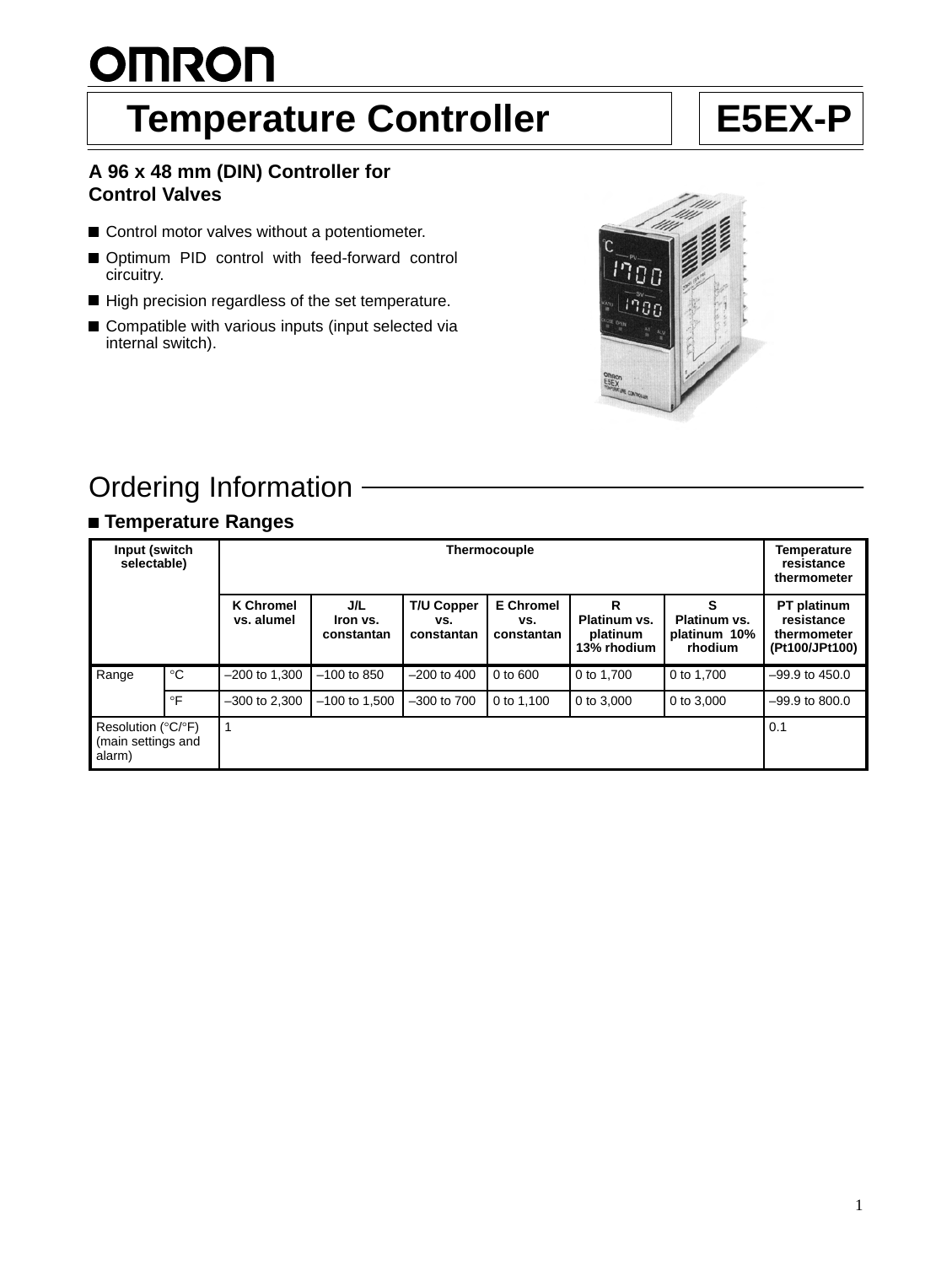# Specifications -

# **Ratings**

| Supply voltage             | 100 to 240 VAC, 50/60 Hz (either frequency applicable with same unit)                                                                                                                                                                                                                                                                                                    |
|----------------------------|--------------------------------------------------------------------------------------------------------------------------------------------------------------------------------------------------------------------------------------------------------------------------------------------------------------------------------------------------------------------------|
| Operating voltage range    | 85% to 110% of rated supply voltage                                                                                                                                                                                                                                                                                                                                      |
| <b>Power consumption</b>   | Approx. 10 VA (at 100 VAC) to 15 VA (at 240 VAC)                                                                                                                                                                                                                                                                                                                         |
| Input                      | Thermocouple (K/J/T/E/R/S/L/U) or platinum resistance thermometer (Pt100/JPt100)<br>selectable                                                                                                                                                                                                                                                                           |
| <b>Potentiometer input</b> | 100 $\Omega$ to 2.5 k $\Omega$                                                                                                                                                                                                                                                                                                                                           |
| <b>Control output</b>      | Relay output: open, close; SPST-NO contacts; 3 A, 250 VAC (resistive load); inrush current: 1<br>A max.                                                                                                                                                                                                                                                                  |
| <b>Control mode</b>        | PID control with auto-tuning                                                                                                                                                                                                                                                                                                                                             |
| Alarm output               | Relay output, SPST-NO contacts; 3 A, 250 VAC (resistive load)                                                                                                                                                                                                                                                                                                            |
| Setting method             | Digital setting via Up and Down Keys                                                                                                                                                                                                                                                                                                                                     |
| Indication method          | Digital indications (character heights PV: 11 mm and SV: 8 mm) (Color PV: red, SV: green)                                                                                                                                                                                                                                                                                |
| <b>Other functions</b>     | Upper and lower limits for set value<br>Key protection<br>Input shift<br>Display unit selection ( ${}^{\circ}C/{}^{\circ}F$ )<br>Normal and reverse output selection<br>Valve position display<br>Motor calibration function<br>Watchdog timer function (Detects failures in the CPU and restores the CPU.)<br>Manual output (balanceless-bumpless operation switchable) |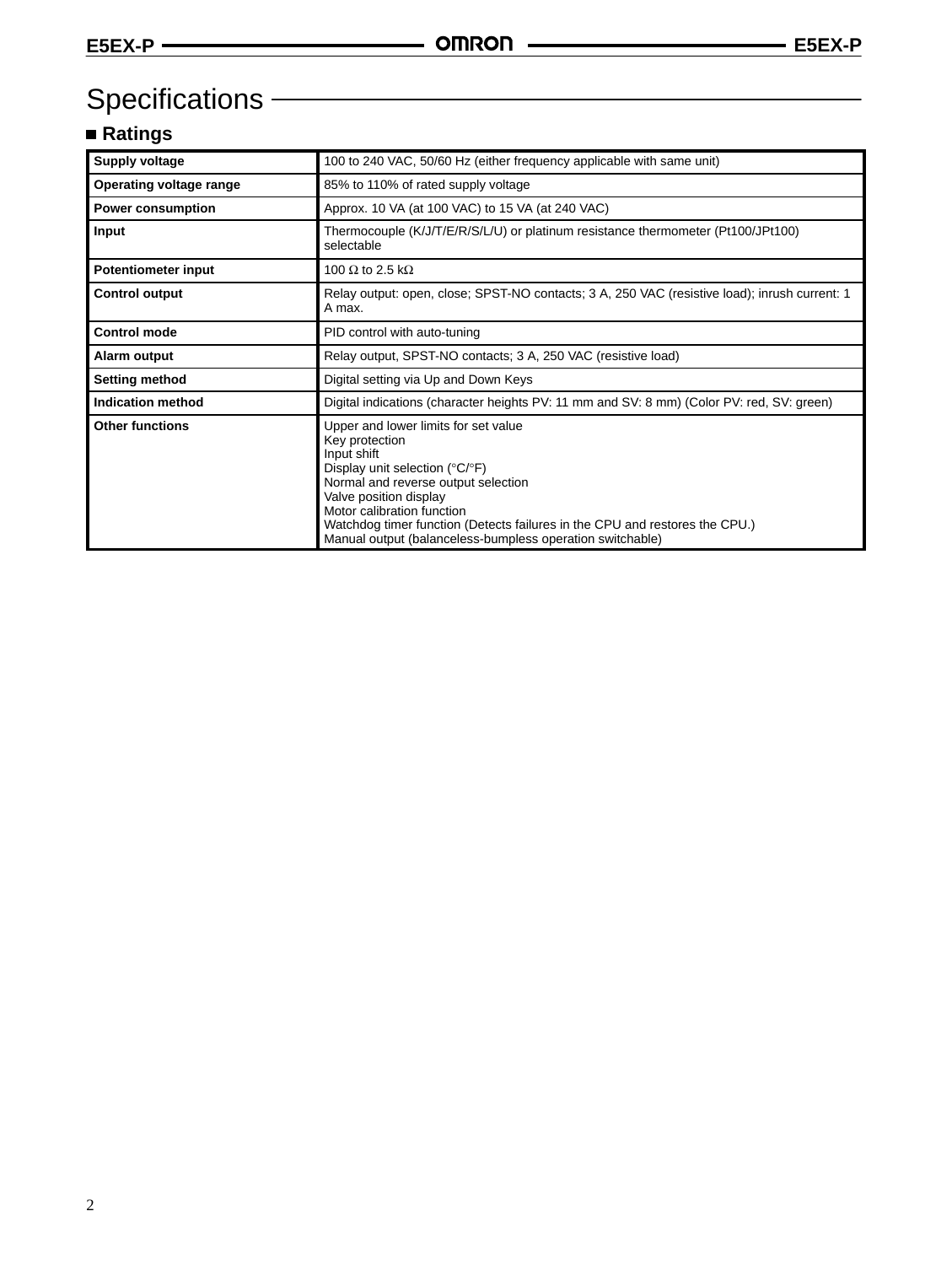# **Characteristics**

| <b>Setting accuracy</b>      | $(\pm 0.3\%$ of set value or $\pm 1\degree$ C, whichever greater) $\pm 1$ digit max.                                                                                                           |
|------------------------------|------------------------------------------------------------------------------------------------------------------------------------------------------------------------------------------------|
| <b>Indication accuracy</b>   | ( $\pm 0.3\%$ of set value or $\pm 1\degree$ C, whichever greater) $\pm 1$ digit max. (Set value coincides with the<br>indicated value, because no relative error exists between both values.) |
| <b>Disable band</b>          | 0.1% to 10.0% (in units of 0.1%)                                                                                                                                                               |
| <b>Proportional band</b>     | 0.1° to 999.9 °C/°F (in units of 0.1°C/°F)                                                                                                                                                     |
| Integral time                | 1 to 3,999 s (in units of 1 s)                                                                                                                                                                 |
| Derivative time              | 0 to 3,999 s (in units of 1 s)                                                                                                                                                                 |
| Alarm output setting range   | Thermocouple: -999° to 9,999°C/°F (in units of 1°C/°F)<br>Platinum resistance thermometer: $-99.9^{\circ}$ to $999.9^{\circ}C/\circ F$ (in units of 0.1 $^{\circ}C/\circ F$ )                  |
| Alarm output hysteresis      | 0.0° to 999.9 °C/°F (in units of 0.1°C/°F)                                                                                                                                                     |
| Sampling period              | 500 ms (temperature sensor input)                                                                                                                                                              |
| Output refresh period        | 500 ms                                                                                                                                                                                         |
| Display refresh period       | 500 ms (temperature sensor input)                                                                                                                                                              |
| Valve travel indication      | -99% to 999% (in units of 1%)                                                                                                                                                                  |
| Full open/close time         | 1 to 999 s (in units of 1 s)                                                                                                                                                                   |
| Input shift                  | Thermocouple: -999° to 9,999°C/°F (in units of 1°C/°F)<br>Platinum resistance thermometer: $-99.9^{\circ}$ to 999.9°C/°F (in units of 0.1°C/°F)                                                |
| <b>Insulation resistance</b> | 20 M $\Omega$ min. (at 500 VDC)                                                                                                                                                                |
| <b>Dielectric strength</b>   | 2,000 VAC 50/60 Hz for 1 min between terminals of different polarities                                                                                                                         |
| <b>Vibration resistance</b>  | Malfunction: 2 to 55 Hz, 2G 10 min each in X, Y, and Z directions<br>Destruction: 10 to 55 Hz, 0.75-mm double amplitude 2 hrs each in X, Y, and Z directions                                   |
| <b>Shock resistance</b>      | Malfunction: 200 m/s <sup>2</sup> 3 times each in 6 directions<br>Destruction: 300 m/s <sup>2</sup> 3 times each in 6 directions                                                               |
| Life expectancy              | Mechanical: 10,000,000 operations min.<br>Electrical:<br>100,000 operations min.                                                                                                               |
| <b>Ambient temperature</b>   | Operating: $-10^{\circ}$ to 55 $^{\circ}$ C (with no icing)<br>Storage: $-25^\circ$ to 65 $\degree$ C (with no icing)                                                                          |
| <b>Ambient humidity</b>      | Operating: 35% to 85%                                                                                                                                                                          |
| <b>Memory protection</b>     | Non-volatile memory                                                                                                                                                                            |
| <b>Enclosure ratings</b>     | Front panel: IEC standard IP50<br>Rear case: IEC standard IP20<br>Terminals: IEC standard IP00                                                                                                 |
| Weight                       | Approx. 300 g, Mounting bracket: Approx. 50 g                                                                                                                                                  |

\*The accuracy of U thermocouples under temperatures from –150° to 400°C (–240° to 700°F) is ±2°C (±3.6°F) ±1 digit. Accuracy is reduced below –150°C (–240°F). The accuracy of R and S thermocouples under 0° to 200°C (0° to 400°F) is ±3°C (±5.4°F) ±1 digit.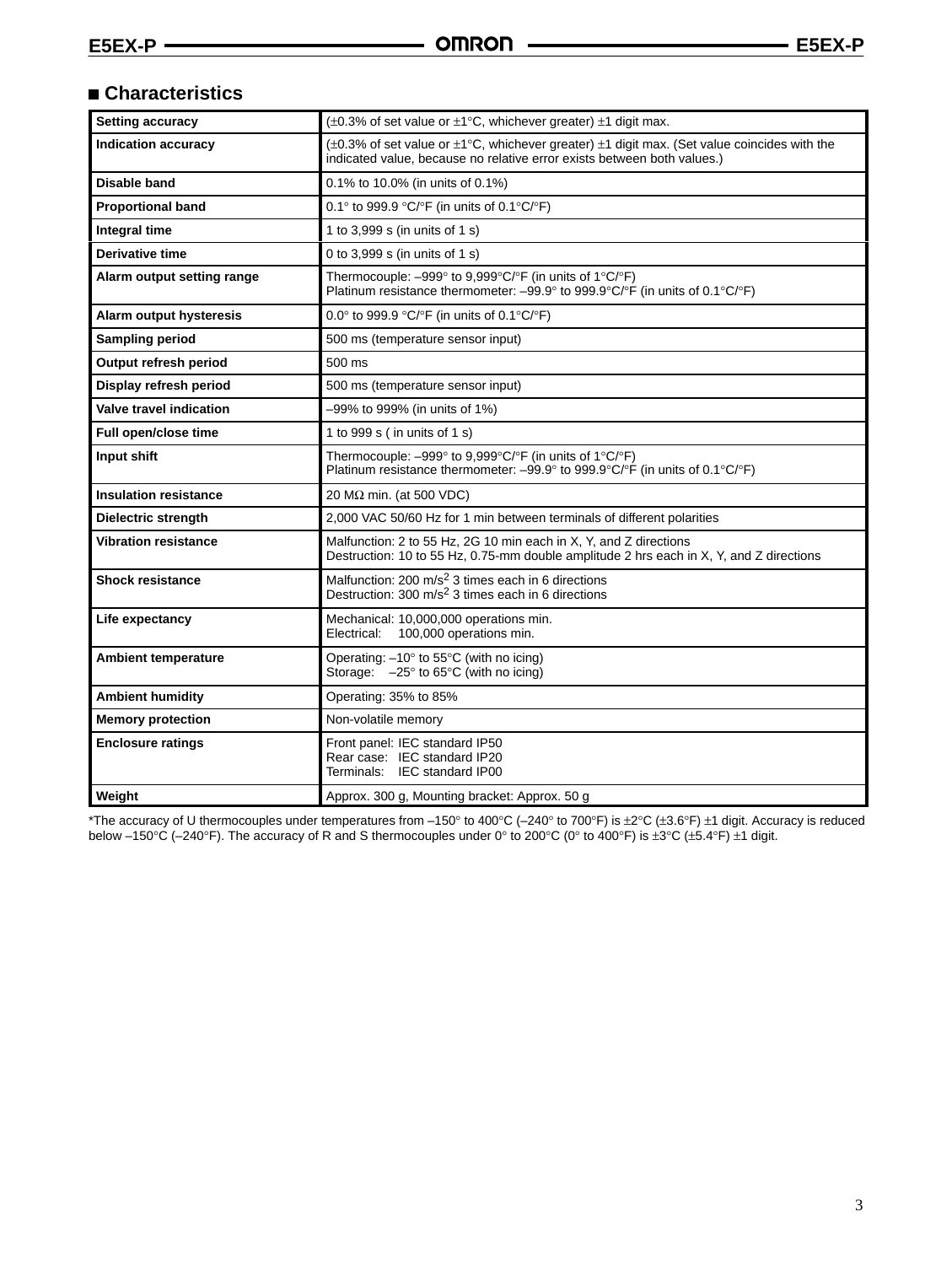# Nomenclature -



# **Operation**

**NOTICE:** Always turn off the power supply to the Electronic Temperature Controller before changing any switch settings.

### **Settings**

1. Remove the internal mechanism from the housing. Lift the internal mechanism while pressing the hook at the bottom of the front panel.





Pull out the internal mechanism while holding down the hook with your finger.

2. Four internal switches must be set on the E5AX: the temperature sensor selector, the operating mode selector, and the alarm mode selectors 1 and 2.

The figures show the locations of these switches and the protection switches on the internal mechanisms. The protection switch can be used to disable key operation.



Operating mode selector (SW 201, FUNCTION)

selector (SW206, INPUT)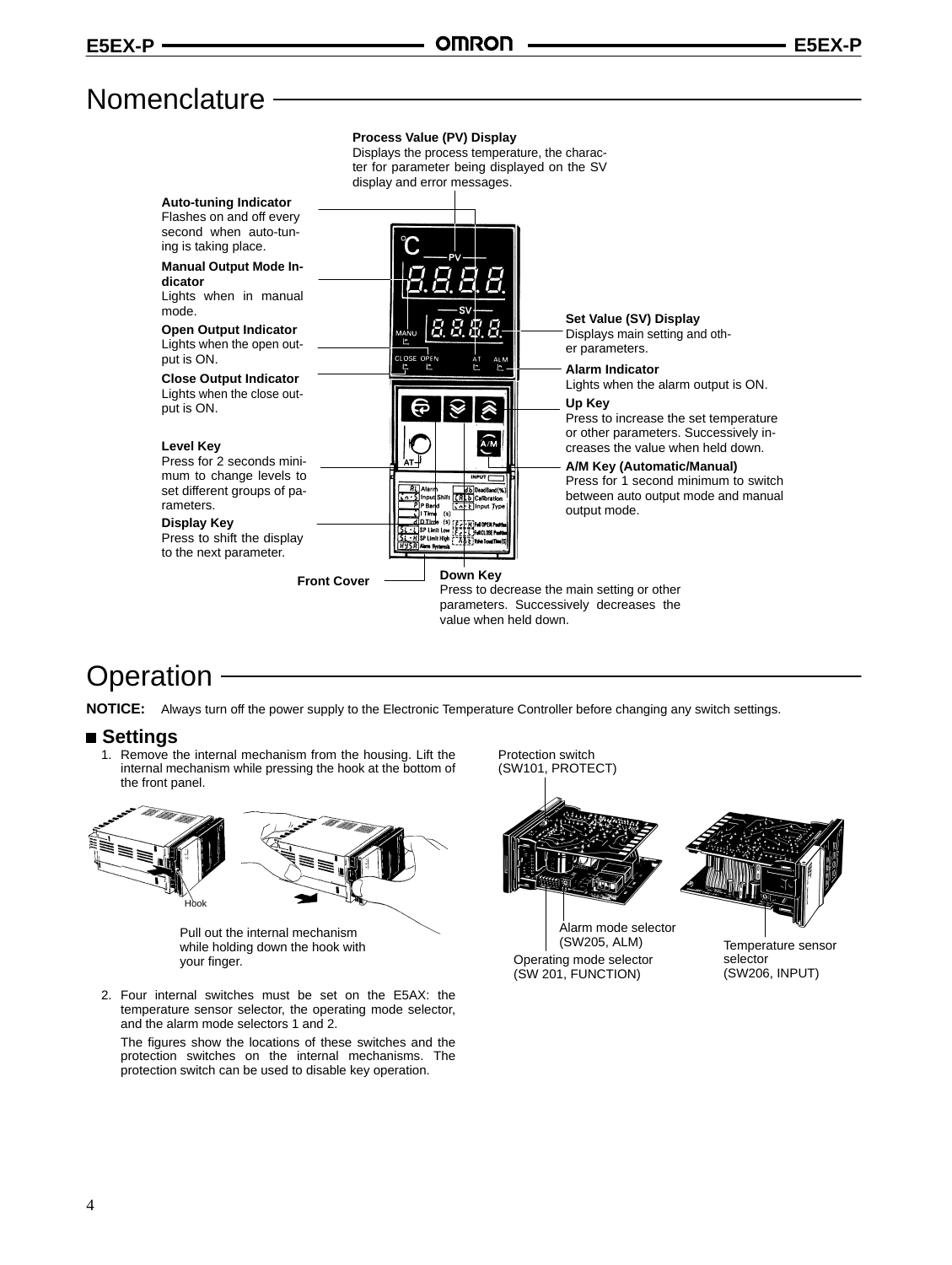## **Temperature Sensor Selector (SW206, INPUT)**

This selector selects the temperature sensor to be used. It is factory-set to position 2 to designate a K-type (chromel-alumel thermocouple) temperature sensor. The following table lists the other possible settings for temperature sensors. Refer to temperature range charts under *Ordering Information* for further information.

The scale displayed (°C or °F) is selected by the operating mode selector (SW201).



| <b>Switch</b><br>setting | Temperature<br>sensor code | Temperature range  |                  |  |
|--------------------------|----------------------------|--------------------|------------------|--|
|                          |                            | °C                 | $\circ$ F        |  |
| $\bf{0}$                 | R                          | 0 to 1,700         | 0 to 3,000       |  |
| 1                        | S                          | 0 to 1,700         | 0 to 3,000       |  |
| $\overline{2}$           | K                          | $-200$ to 1,300    | $-300$ to 2,300  |  |
| 3                        | J                          | $-100$ to 850      | $-100$ to 1,500  |  |
| $\overline{\mathbf{4}}$  | т                          | $-200$ to 400      | $-300$ to $700$  |  |
| 5                        | F                          | 0 to 600           | 0 to 1,100       |  |
| 6                        | JPt100                     | $-99.9$ to $450.0$ | $-99.9$ to 800.0 |  |
| $\overline{7}$           | Pt100                      | $-99.9$ to 450.0   | $-99.9$ to 800.0 |  |
| 8                        | L                          | $-100$ to 850      | $-100$ to 1,500  |  |
| 9                        | U                          | $-200$ to 400      | $-300$ to $700$  |  |

## **Operating Mode Selector (SW201, FUNCTION)**

This DIP switch selects the operation modes listed in the following table.

| <b>Function</b>       | Pin<br>number | <b>Pin</b><br>setting | <b>Control setting</b> |
|-----------------------|---------------|-----------------------|------------------------|
| Not used.*            | 1             |                       | Leave turned OFF.      |
| <b>Control output</b> | 2             | ON                    | Normal (cooling)       |
|                       |               | OFF                   | Reverse (heating)      |
| Input shift           | 3             | ON                    | Enabled                |
|                       |               | OFF                   | Disabled               |
| SP (set point)**      | 4             | ON                    | Enabled                |
| protection cancel     |               | OFF                   | Disabled               |
| Display unit          | 5             | ON                    | $\circ$ F              |
|                       |               | OFF                   | $^{\circ}C$            |
| <b>PID display</b>    | 6             | ON                    | Enabled                |
|                       |               | OFF                   | Disabled               |

\*Always operate with pin 1 OFF. Operating with pin 1 ON could result in malfunction.

\*\*SP protection cancel is effective only when SW101 (key protection) is ON. If the SP protection cancel is ON, key protection (SW101 ON) will not apply to the set point, i.e., you will be able to change the set point regardless of the setting of SW101.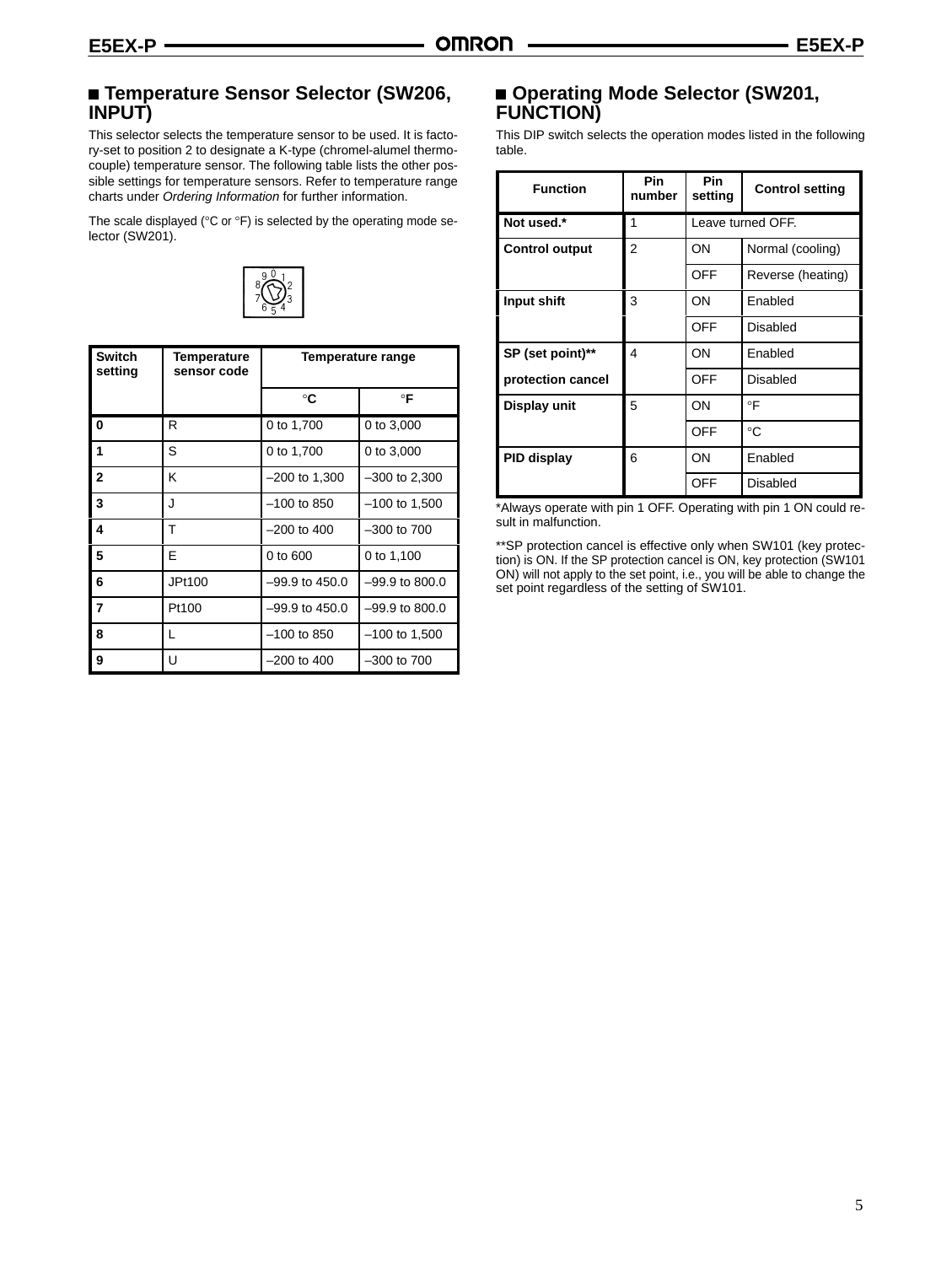### **Alarm Mode Selector (SW205: ALM)**

Alarm mode selector is provided for all E5AX Temperature Controllers. Ten alarm modes, listed in the following table, can be selected using this switch. The switch is factory-set to position 2, i.e., the upper-limit alarm mode.

| <b>Switch</b>  | <b>Mode (SW205)</b>                                        |                  |                      | Alarm output         | <b>Setting range</b>                                                                   |
|----------------|------------------------------------------------------------|------------------|----------------------|----------------------|----------------------------------------------------------------------------------------|
| setting        | <b>Alarm operation</b>                                     | <b>Display</b>   | When X is positive   | When X is negative   |                                                                                        |
| $\mathbf 0$    | No alarm                                                   | No display       | <b>OFF</b>           |                      | ---                                                                                    |
| $\mathbf{1}$   | Upper- and lower-limit<br>alarm                            | $J - \sqrt{2}$   |                      |                      | Thermocouple: 0° to 9,999°C/°F<br>Platinum resistance thermometer:<br>0° to 999.9°C/°F |
| 2              | Upper-limit alarm                                          | $- - - \sqrt{ }$ | r×⊣                  | r×→                  | Thermocouple: -999° to<br>9.999°C/°F                                                   |
| 3              | Lower-limit alarm                                          | $7 - -$          | ⊦×→                  | rX→                  | Platinum resistance thermome-<br>ter: -99.9° to 999.9°C/°F                             |
| $\overline{4}$ | Upper- and lower-limit<br>range alarm                      | $-L$ ]-          | l≁X÷r×≻              | ---                  | Thermocouple: 0° to 9,999°C/°F                                                         |
| 5              | Upper- and lower-limit<br>alarm with standby se-<br>quence | $3 - -E$         | r×÷x⊣                |                      | Platinum resistance thermometer:<br>0° to 999.9°C/°F                                   |
| 6              | Upper-limit alarm with<br>standby sequence                 | $---E$           | rx÷                  |                      | Thermocouple: -999° to<br>9,999°C/°F                                                   |
| $\overline{7}$ | Lower-limit alarm with<br>standby sequence                 | $7 - -$          | l←X→                 |                      | Platinum resistance thermome-<br>ter: -99.9° to 999.9°C/°F                             |
| 8              | Absolute-value alarm                                       | $1 - -\Gamma$    | rY+<br>$0^{\circ}$ C | r¥∗<br>$0^{\circ}$ C |                                                                                        |

## ■ Key Protection Switch (SW101, PROTECT)

When the key protection switch is set to the ON position, the Level Key, Up and Down Keys, and Auto-tuning Key cannot be operated. In effect, the Temperature Controller is write-protected and the set values (such as the alarm value) can be read out only. The set point, however, will not be protected if the SP protection disable is turned ON (pin 4 of SW201).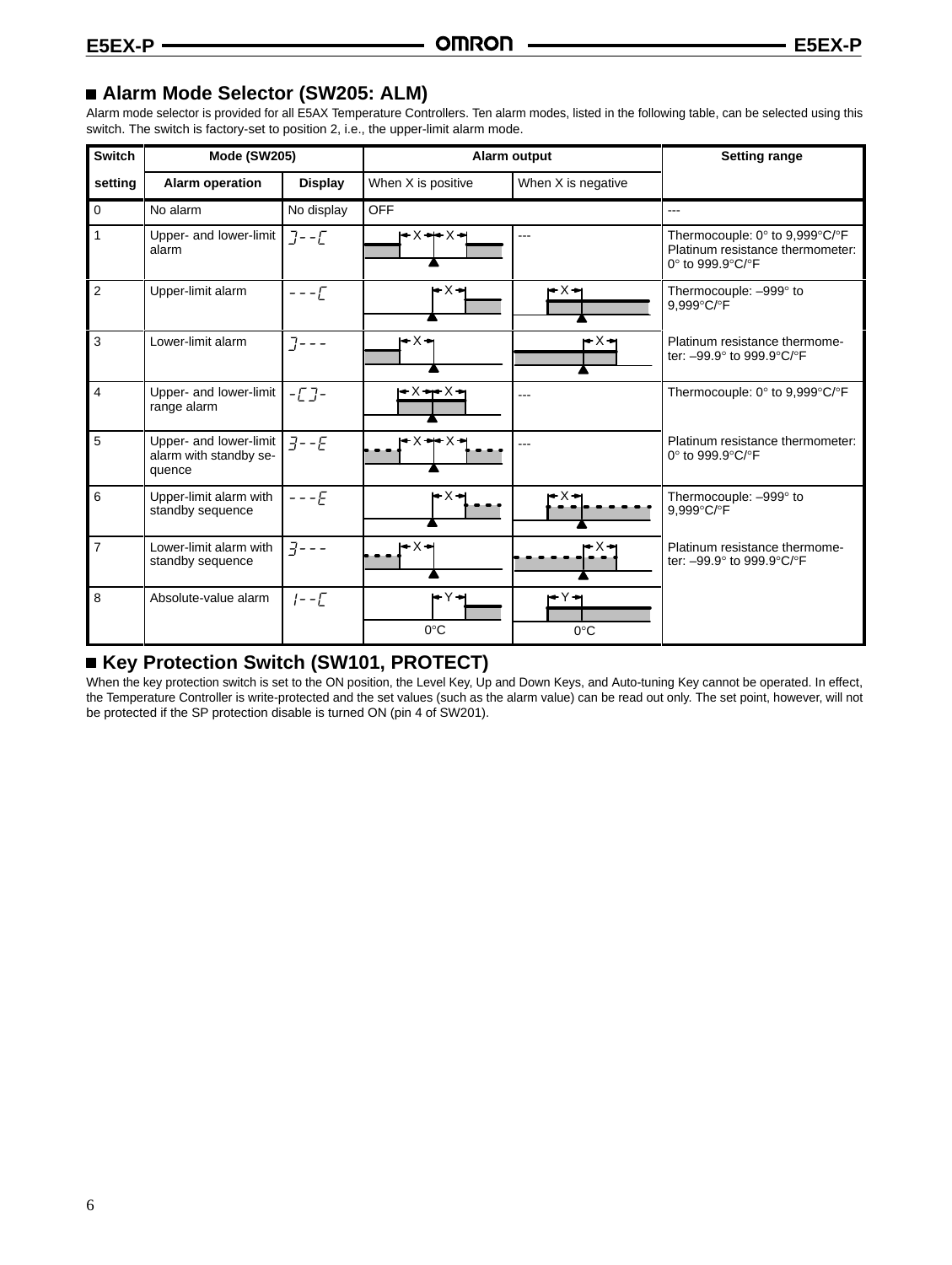# **Motor Calibration: [RLb**

The following setting are used to set the opening/closing time for controlling valves. Always set the following parameters when installing the controller. If a display is required for valve position, set the open and close positions at the same time.



#### **Settings when Not Using a Potentiometer (No Valve Position Display)**

1. Turn on power and press the Level Key for at least two seconds. 5L -L will be displayed. Then press the Display Key until **CRLb** is displayed.

This is the initial mode when power is turned on for the first time.

- 2. Simultaneously press the Up and Down Keys for at least one second. Fr -H will be displayed and the OPEN output will turn ON.
- 3. Press the Display Key. Fr-L will be displayed, the OPEN output will turn OFF, and the CLOSE output will turn ON.
- 4. Press the Display Key,  $\bar{n}$  at will be displayed and the CLOSE output will turn OFF. While Folt is displayed, use the Up and

Down Keys to set the fully open/close time to a value between 1 and 999 s in the units of 1 s.

5. Press the Display Key. 5L-L will be displayed and motor calibration will be complete. Press the Level Key for at least two seconds, confirm that  $\bar{L}$ n- $\bar{L}$  is displayed, and then press the Level Key again for at least two seconds to display the process value and return to the initial display mode.

#### **Settings with a Potentiometer (with Valve Position Display)**

1. Turn on power and press the Level Key for at least two seconds. 5L -L will be displayed. Then press the Display Key until **[RLb** is displayed.

This is the initial mode when power is turned on for the first time.

- 2. Simultaneously press the Up and Down Keys for at least one second. Fr -H will be displayed, the OPEN output will turn ON, and the valve will start to open. Press the Display Key as soon as the valve stops by the limit switch built into the motor. The count value for the fully open position will be set.
- 3. Press the Display Key. Fr-L will be displayed, the OPEN output will turn OFF, the CLOSE output will turn ON, and the valve will start to close. Press the Display Key as soon as the valve stops by the limit switch built into the motor. The count value for the fully close position will be set.
- 4. Press the Display Key.  $\bar{n}\bar{o}k$  will be displayed and the CLOSE output will turn OFF. The automatically set fully open/close time will be displayed. Use the Up and Down Keys to adjust the setting if required (value must be between 1 and 999 s in the units of 1 s).
- 5. Press the Display Key. 5L-L will be displayed and motor calibration will be complete. Press the Level Key for at least two seconds, confirm that  $\bar{L}$ n- $\bar{L}$  is displayed, and then press the Level Key again for at least two seconds to display the process value and return to the initial display mode.

#### **WARNING**

Never calibrate the motor during control operation. Make sure that control operations have been stopped before calibrating.

- **Note:** 1. The output mode cannot be changed in motor calibration mode.
	- 2. If the fully open position is less than the fully closed position, the value position will not be displayed and the display will show "P - - - " for automatic and "¬ - - - " for manual operation. If a potentiometer is not being used for feedback, press the Display Key at steps 2 and 3 without regarding the position of the valve and then set the fully open/close time. Here too, the display for value position will show " $B$ --- " for automatic and " $\tilde{b}$ ---- " for manual operation.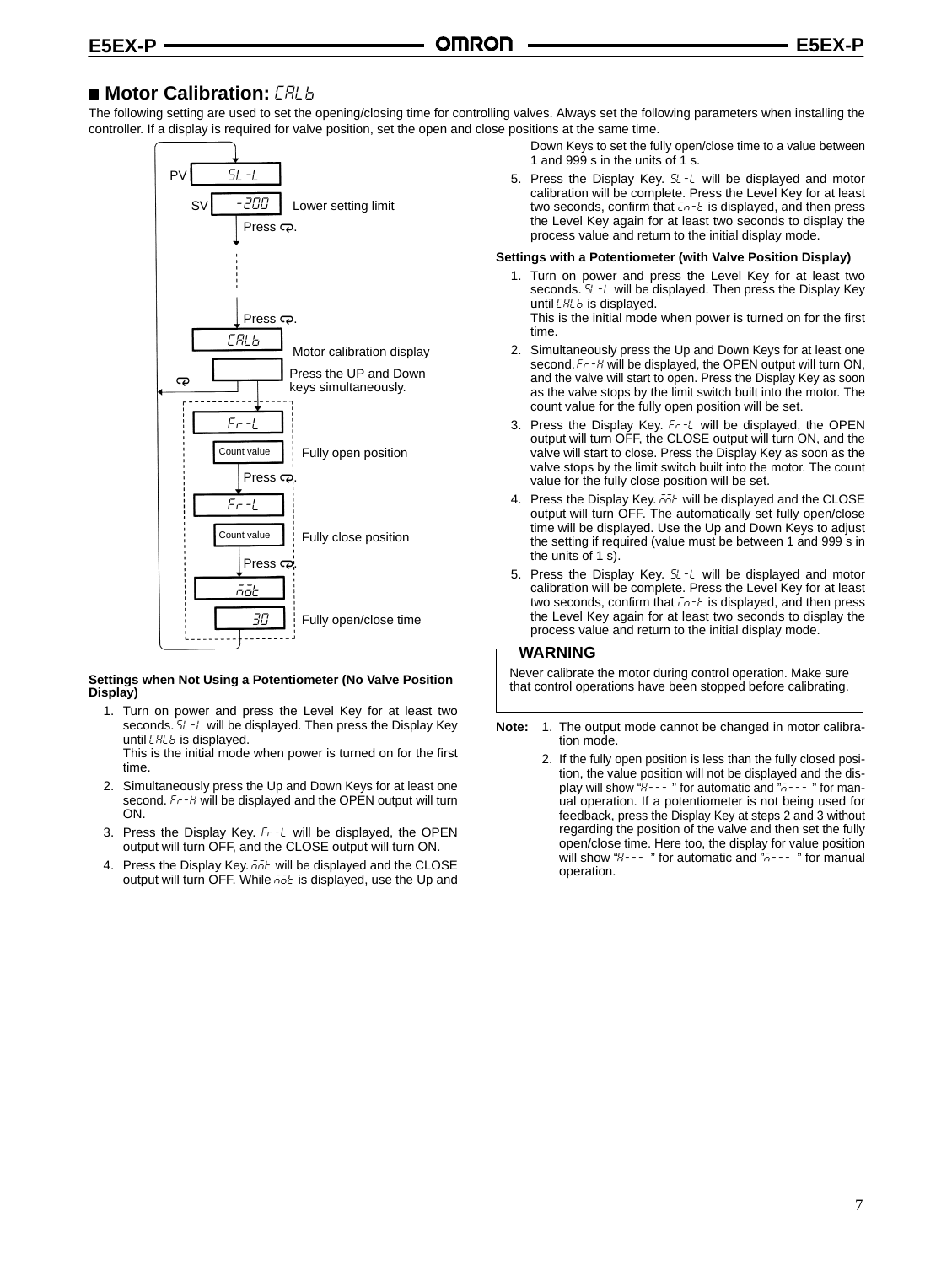### ■ Inputting Parameters

The Temperature Controller has three display levels, 0, 1, and 2, in which only specific parameters can be set. Level 0 is the initial and is automatically entered at power application. To change the mode to set or change a different group of parameters, hold down the Level Key for 2 seconds minimum. The display level mode changes as shown below. Actual displays vary with models and switch settings. If a display does not appear as expected, check your switch settings.



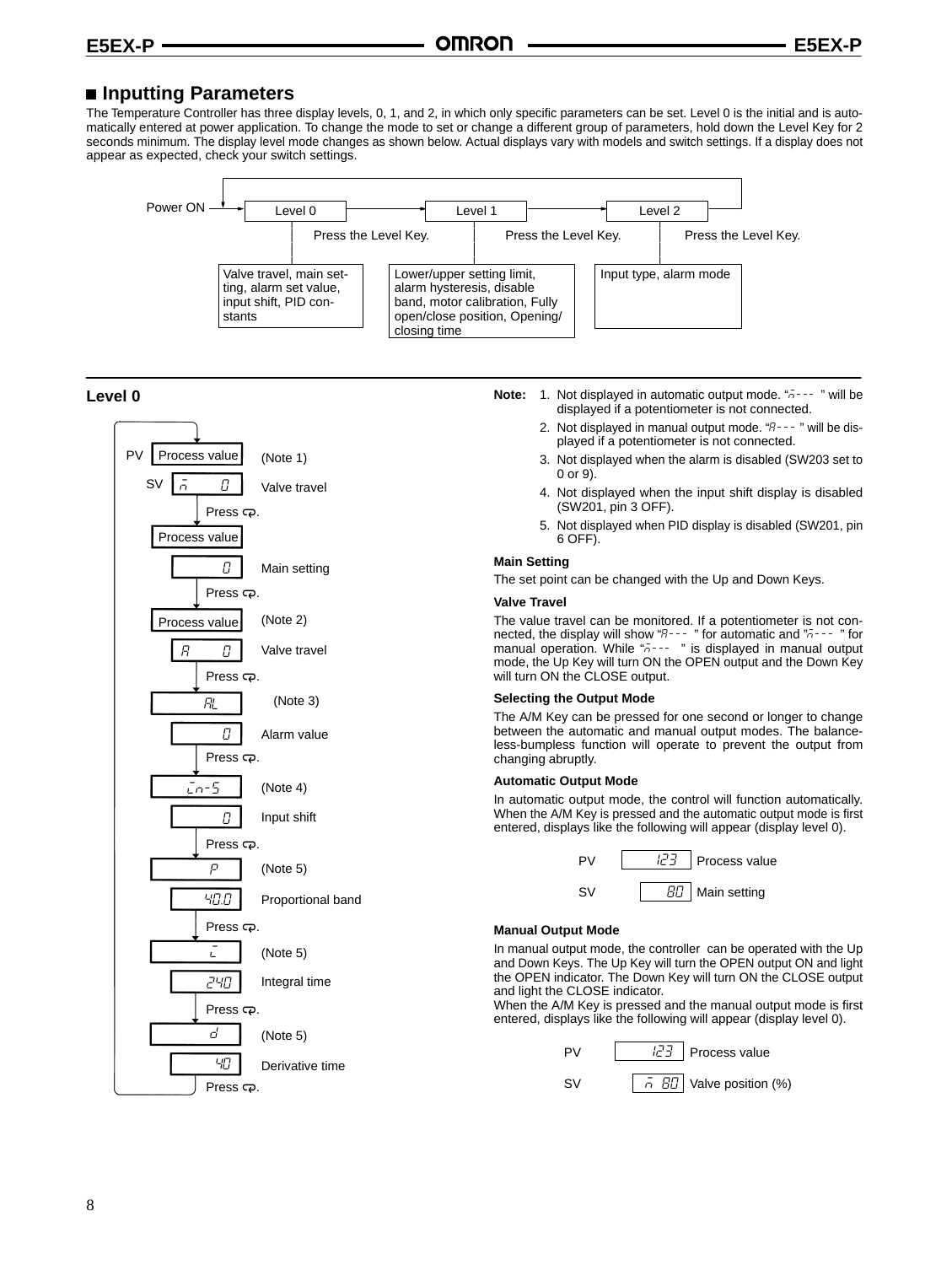The MANU indicator will light and remain lit until the automatic output mode is returned to.

#### **Alarm:**

When  $\mathbb{R}$  is displayed on the PV display, the alarm value for alarm output can be set on the SV display. When the temperature exceeds or falls below the set alarm value, the corresponding alarm output is produced and the ALM indicator on the front panel lights. Usually, the alarm value is set as a deviation from the main setting, but it can also be set as an absolute value when the event alarm mode is selected. Set the alarm value by using the Up and Down Keys while RL is displayed. The message is not displayed if the alarm mode selector is set to position 0. Factory-set to upper-limit alarm value 0°C/°F.

#### **Input Shift:**  $ln - 5$

When pin 3 of the operating mode selector switch (SW201) is set to the ON position, the input shift function can be used. This function is used to shift the temperature display from the measured value by a desired value, as shown by the examples in the following table:

| Input shift value                     | Temperature mea-<br>sured by sensor | <b>Displayed</b><br>temperature |  |
|---------------------------------------|-------------------------------------|---------------------------------|--|
| 0 (without shift)                     | $100^{\circ}$ C                     | $100^{\circ}$ C                 |  |
| 10 (shifted by $10^{\circ}$ C)        | $100^{\circ}$ C                     | $110^{\circ}$ C                 |  |
| $-10$ (shifted by<br>$-10^{\circ}$ C) | $100^{\circ}$ C                     | $90^{\circ}$ C                  |  |

This function can be used mainly for fine tuning compensation, while leaving the set temperature unaffected. Select this function by pressing the Display Key three times in display level 0.

#### **Proportional Band:**

When the character  $P$  is displayed on the PV display, the proportional band (P constant) can be changed using the Up and Down Keys. The new value will be displayed on the SV display. It can be set in a range from 0.1° to 999.9°C/°F in units of 0.1°C/°F. The factory setting is 40.0°C/°F.

**NOTICE:** The output value will change according to the difference between the set value and the present value when the proportional band is changed during control operation. If this difference is too great, a drastic change will result. Always switch to the manual output mode before changing the proportional band.

#### **Integral Time (Reset Time):**

When the character  $\bar{L}$  is displayed on the PV display, the integral time (I constant) can be changed using the Up and Down Keys. It can be set in a range from 0 to 3,999 seconds in units of 1 second. The factory setting is 240 seconds.

#### **Derivative Time (Rate Time):**

The derivative time (D constant) can be changed when the character  $d$  is displayed on the PV display using the Up and Down Keys. It can be set in a range from 0 to 3,999 seconds in units of 1 second. The factory setting is 40 seconds.

#### **Level 1**



- **Note:** 1. Not displayed when the alarm is disabled (SW203 set to 0 or 9).
	- 2. Motor calibration will be displayed when power is turned on for the first time.
	- 3. Displayed only when the motor calibration mode is entered.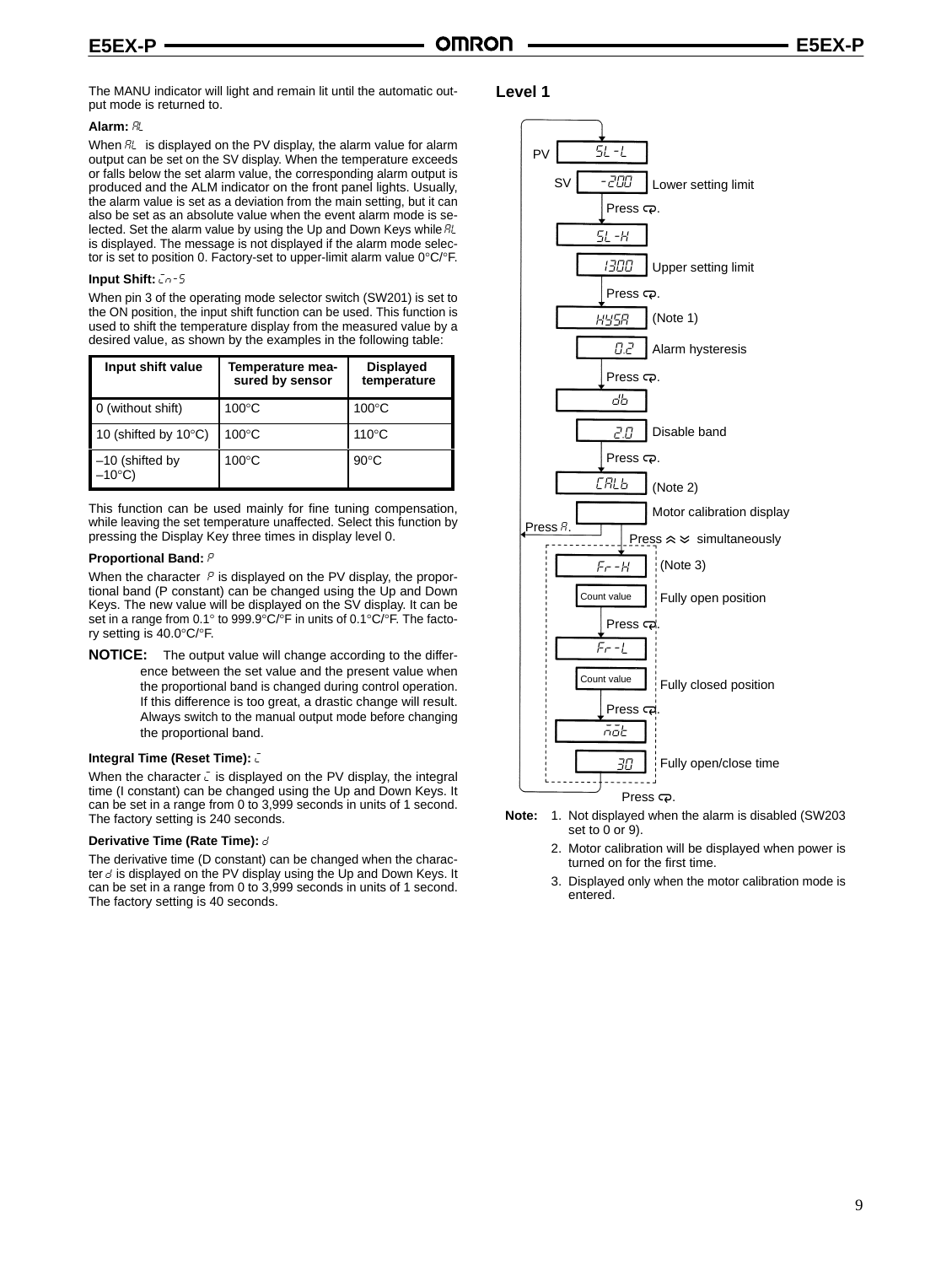#### Lower/Upper Limits of Setting Range: 5L -L, 5L -H



Basically, the temperature range that can be measured is determined by the temperature sensor to be used. For example, when a K-type (chromel-alumel thermocouple) temperature sensor is selected, the measurable range is from –200°C to 1,300°C. However, this temperature range can be narrowed, for example, to 0°C to 400°C. To do this, set the lower-limit value of the temperature setting range, in this case to 0°C, on the SV display by using the Up and Down Keys while 5L-L is displayed on the PV display. Similarly, set the upper-limit value,  $400^{\circ}$ C, while  $5L - H$  is displayed. If the process temperature falls below the set lower-limit value or exceeds the set upper-limit value, it is displayed on the PV display within the temperature range of the temperature sensor.

#### **Hysteresis Alarm:**

The hysteresis alarm value for the alarm can be set in a range from  $0.0^\circ$  to 999.9 $^\circ$ C while  $H45H$  is displayed on the PV display using the Up and Down Keys. The factory setting is 0.2°C/°F.

#### **Disable band:**

The disable band can be set in a range from 0.1% to 10.0% while db is displayed on the PV display using Up and Down Keys. The factory setting is 2.0%.

#### **Motor Calibration:**

Designate whether or not to perform motor calibration. To enter the mode, simultaneously press the Up and Down Keys for at least one second. Press the Display Key to return to  $5L - L$ .

#### **WARNING**

Never calibrate the motor during control operation. Make sure that control operations have been stopped before calibrating.

| Fr - H |  | Fully open position |
|--------|--|---------------------|
|        |  |                     |

 $Fr-1$  $F - L$  Fully closed position<br>Fight Chening/closing time

Opening/closing time

The motor is calibrated. Refer to page 9.

#### **Level 2**

In level 2, selected input sensor, and modes for alarm output can be monitored. Note that level 2 is a monitoring level only and thus no parameters can be changed. When the Level Key is pressed for 2 seconds minimum after power application,  $5L - L$  is displayed on the PV display. Hold down the Level Key again for 2 seconds minimum to display  $\bar{o}$  on the PV display. Then, selected input sensor, and alarm modes can be monitored each time the Display Key is pressed.



#### **Input Sensor:**  $\bar{L}n - \bar{L}$

When  $\bar{L}n - E$  is displayed on the PV display, the present setting of the input type selector (SW206), is displayed on the SV display. The following table shows the messages that may be displayed:

| <b>Display</b>     | Sensor  |
|--------------------|---------|
| $ Pr$              | R       |
| 5 P                | S       |
| $P$ $CR$           | K       |
| $J$ $\overline{L}$ | J       |
| E EE               | T       |
| $E$ $Cr$           | E       |
| <b>JPE</b>         | JPt100* |
| PE                 | Pt100** |
| $L$ $L$            | L       |
| U CC               | U       |

\*Meets JIS 1981.

\*\*Meets JIS 1989, DIN.

#### **AL (Alarm Mode):**

When  $R$ L is displayed on the PV display in level 2, alarm output mode or the present setting of the corresponding alarm mode selector (SW205) is displayed on the SV display. The following table shows the messages that may be displayed.

| <b>Display</b> | Alarm mode                                             |
|----------------|--------------------------------------------------------|
| No display     | No alarm                                               |
| $7 - -1$       | Upper- and lower-limit alarm                           |
| – – – Г        | Upper-limit alarm                                      |
| $7 - - -$      | Lower-limit alarm                                      |
| -17-           | Upper- and lower-limit range<br>alarm                  |
| $7 - F$        | Upper- and lower-limit alarms<br>with standby sequence |
| ---F           | Upper-limit alarm with standby<br>sequence             |
|                | Lower-limit alarm with standby<br>sequence             |
| $1 - -\Gamma$  | Absolute-value alarm                                   |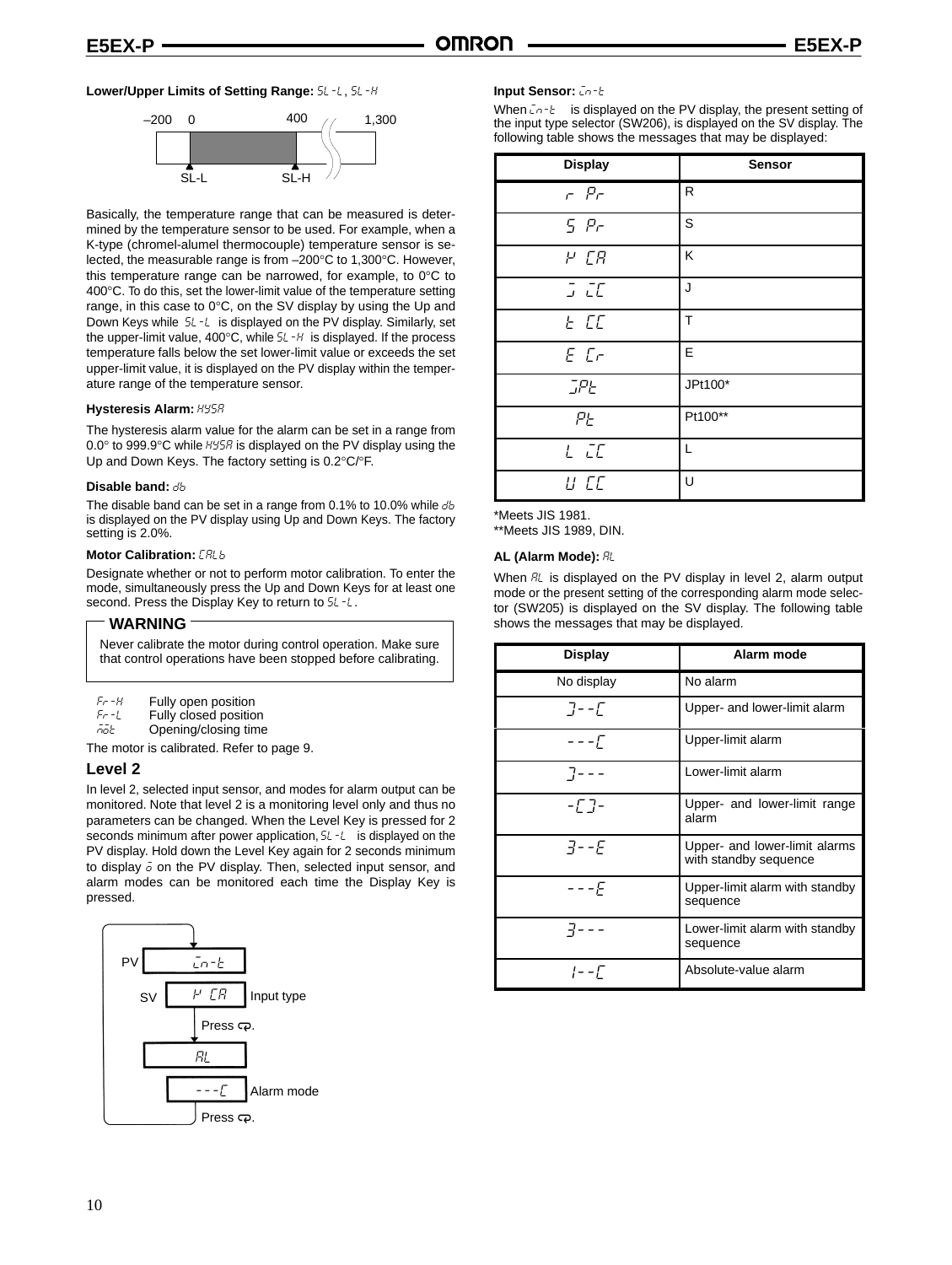### **Starting Control Operation**

The E5AX will start control operations as soon as power is turned on until power is turned off. If you don't want control operations to be performed while setting parameters, turn off the power and then turn it back on after setting the desired parameters.

#### **Auto-tuning**

When the Level Key and Mode Key are pressed at the same time for 1 second minimum, the Temperature Controller automatically starts tuning the PID constants. While auto-tuning is in operation, the auto-tuning indicator on the front panel will flash. The Temperature Controller executes control based on the set PID constants (factory set to  $P = 40^{\circ}$ C, I = 240 seconds, and D = 40 seconds) until the temperature of the controlled system reaches the set temperature. After that, the Temperature Controller automatically adjusts the PID constants using the limit cycle method. When the auto-tuning indicator turns off, the auto-tuning is terminated and PID constants are renewed.



Limit cycle method: the optimum PID constants are calculated by this method by varying the control output variable and generating external oscillation.

Auto-tuning can be carried out regardless of whether the Temperature Controller is performing reverse (heating) or normal (cooling) operation. To stop auto-tuning, hold down the Level Key and Mode Key again simultaneously for 1 second minimum. All settings will return to those prior to the beginning of auto-tuning. Automatic tuning can be executed at any time: at power application, while the temperature is rising, or after the control action has stabilized.

### **Error Messages**

The Temperature Controller is provided with self-diagnostic functions, and will display an error message on the PV display when an error is detected.

| <b>Message</b>                                               | Cause                                                                                                                                                                                                     |                         | <b>Control output</b>   | Alarm output                                                                                                         |
|--------------------------------------------------------------|-----------------------------------------------------------------------------------------------------------------------------------------------------------------------------------------------------------|-------------------------|-------------------------|----------------------------------------------------------------------------------------------------------------------|
|                                                              |                                                                                                                                                                                                           | <b>Normal</b>           | Reverse                 |                                                                                                                      |
| FFFF                                                         | Input temperature has exceeded the upper<br>limit of the temperature range by more than<br>$20^{\circ}$ C.                                                                                                | Open: OFF<br>Close: ON  | Open: ON<br>Close: OFF  | Sends alarm signal in ac-<br>cordance with the set<br>alarm mode.                                                    |
|                                                              | Input temperature has fallen below the lower<br>limit of the temperature range by more than<br>$20^{\circ}$ C.*                                                                                           | Open: ON<br>Close: OFF  | Open: OFF<br>Close: ON  | Sends alarm signal in ac-<br>cordance with the set<br>alarm mode.                                                    |
| 5.5c<br>(flashes)                                            | The thermocouple has burned out or<br>short-circuit bar has been removed. The plati-<br>num resistance thermometer has burned out<br>or A and B terminals have been short-cir-<br>cuited.                 | Open: OFF<br>Close: ON  | Open: ON<br>Close: OFF  | Sends alarm signal in ac-<br>cordance with the set<br>alarm mode. Proportional<br>alarm output is OFF, how-<br>ever. |
| $E$ / $\frac{1}{2}$ (flashes)<br>$E\overline{333}$ (flashes) | Memory failure $(E \mid \cdot \mid \cdot)$ or A/D converter failure<br>(E333) has occurred. Temperature Controller<br>must be repaired if recovery is not made by<br>turning power off once and on again. | Open: OFF<br>Close: OFF | Open: OFF<br>Close: OFF | <b>OFF</b>                                                                                                           |

\*When the platinum resistance thermometer is used, this message is displayed when the temperature has fallen below -99.9°C.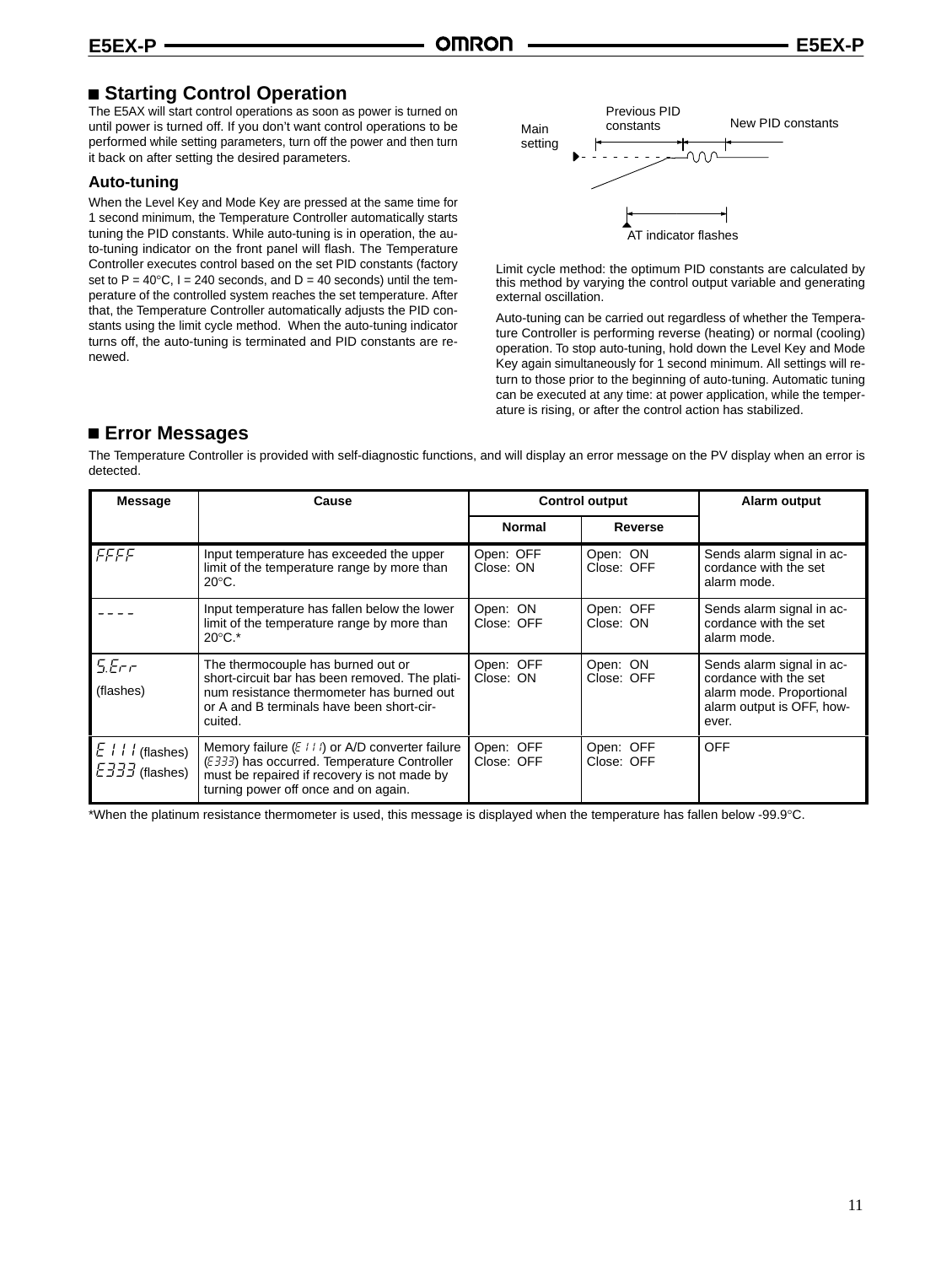# Dimensions -

**Note:** All units are in millimeters unless otherwise indicated.



# Installation

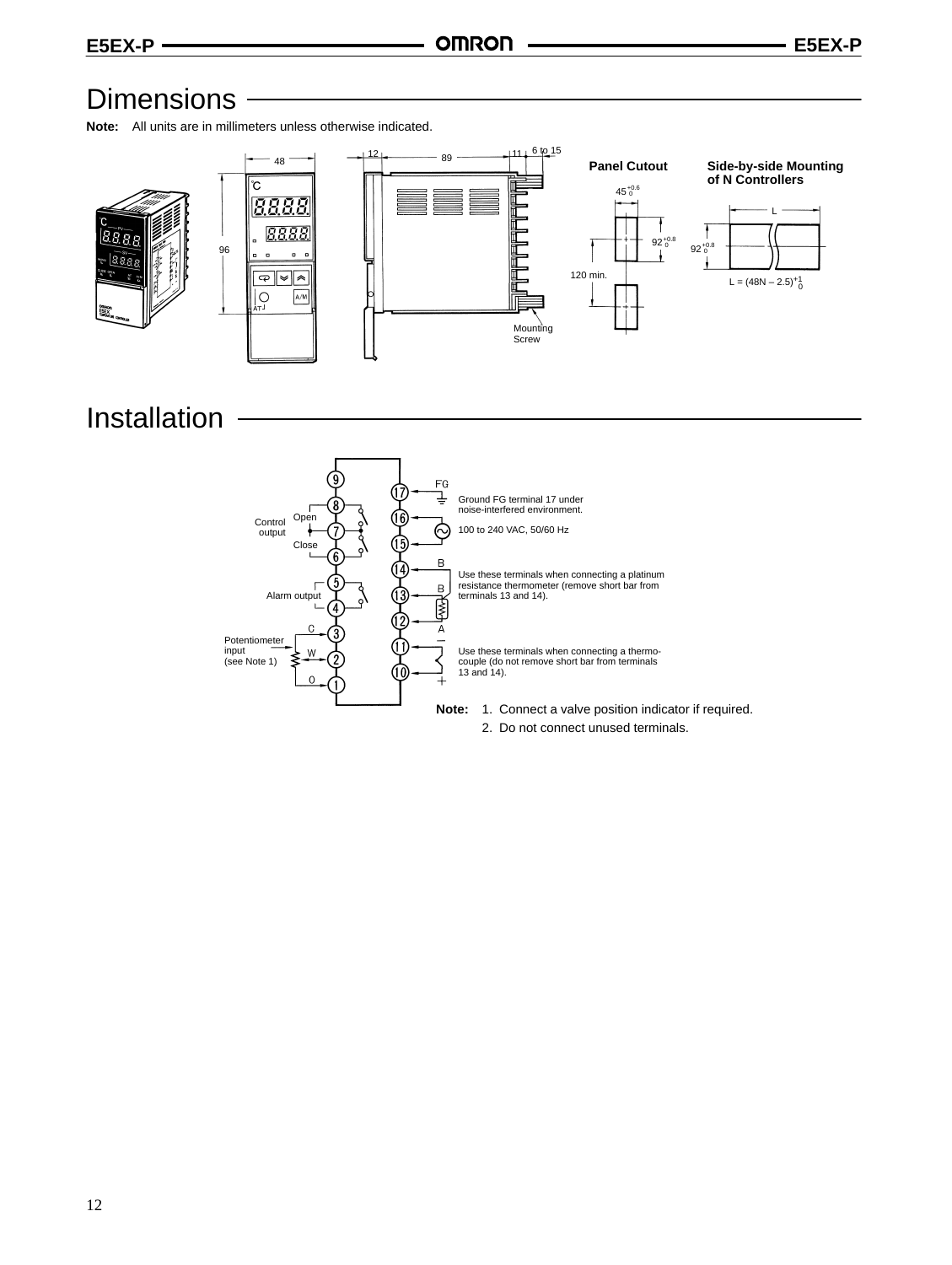# **Precautions**

#### **Mounting**

The dimensions of the Temperature Controller conform to DIN 43700. Recommended panel thickness is 1 to 8 mm.

Do not install the Temperature Controller in a location exposed to excessive dust or corrosive gases. Moreover, avoid locations subject to heavy vibration or shock, water or oil spray, or high temperatures. Any of these condition will affect product life.

Isolate the Temperature Controller from equipment that generates strong, high-frequency noises such as high-frequency welders, because such equipment may prevent proper operation.

Attach the two mounting brackets supplied with E5AX on the top and bottom of the Temperature Controller. Tighten the screws of the mounting brackets with your fingers.



### **Connection Examples**

#### **With Solderless Terminal**

Use M3.5 solderless terminals with the Temperature Controller's M3.5 self-rising pressure plate screws.

#### **Solder-dipped Leads**

Strip 6 to 12 mm of the lead wires and carefully arrange the wire tips. Do not tighten the terminal screw with excessive force, because doing so may damage them. The terminal block of the Temperature Controller is constructed so that the lead wires can be connected to all the terminals from the same direction.



#### **Input Connection**

To reduce inductive noise influence, the lead wires connecting the input to the Temperature Controller must be separated from the power lines and load lines.

Use the specified compensating conductors for thermocouples. When using a thermocouple as the temperature sensor, attach the short-circuit bar shown in the terminal block diagram on the housing. Use lead wires having a small resistance for temperature resistance thermometers.

Be sure to remove the short-circuit bar from the terminals when a temperature resistance thermometer is used.

#### **Sequenced Circuits**

Several seconds are required until the relay in turned ON after power has been supplied to the Temperature Controller. Therefore, take this time delay into consideration when designing sequenced circuits which incorporate a Temperature Controller.

#### **Stickers Inside Frontcover**

Stickers indicating the temperature sensor type (R, S, K, J, and B) are supplied with the Temperature Controller. Attach the proper stickers to the front panel as shown below.



Sticker identifying Control Output Unit

Sticker identifying input type